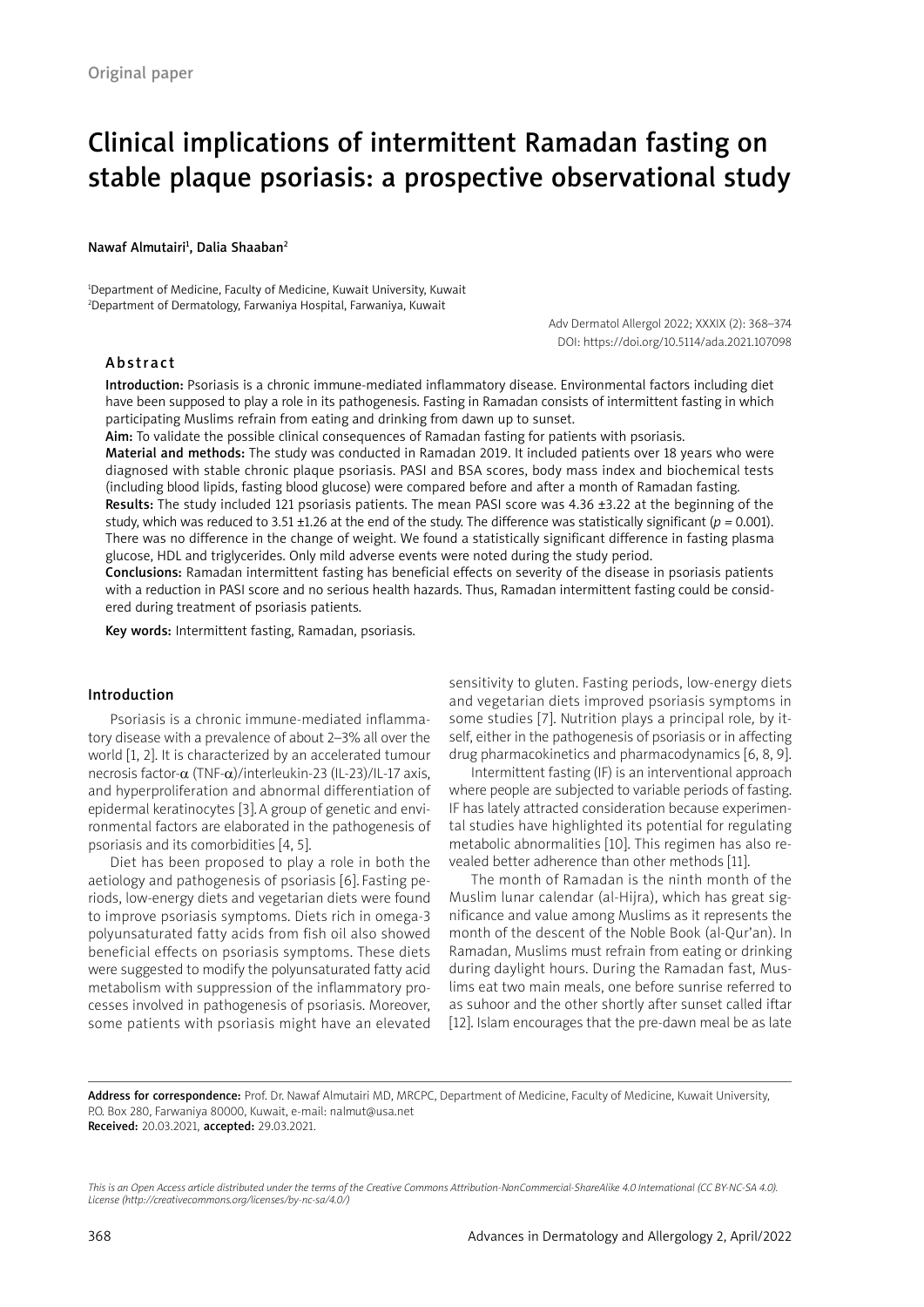as possible so Muslims can better tolerate the fasting. People with sickness, ageing people, and pregnant and nursing women are excused [12].

The Ramadan fasting is not limited to abstinence from food and drinking, but also from smoking, and sexual intercourse. Inversely from other forms of fasting and diet regimens, the Ramadan fasting follows the circadian rhythm. The Ramadan fasting is a rather popular model of intermittent circadian fasting that is practiced every year by the Muslim population worldwide [12].

Some clinical implications of Ramadan fasting are well noted. Ramadan fasting has positive immunomodulatory effects in some immunological diseases such as rheumatic disorders [13] and psoriatic arthritis [14].

# Aim

Data on the effects of Ramadan fasting on psoriasis, however, are not adequately acknowledged, so we aimed to carry out this study to validate the possible clinical consequences of Ramadan fasting for patients with psoriasis.

# Material and methods

This study was an observational study conducted during Ramadan 2019, in the outpatient clinics of the Department of Dermatology at Farwaniya Hospital in Kuwait.

# **Patients**

Patients were recruited from the 4 outpatient dermatology units at Farwaniya Hospital, Kuwait. The study included patients over 18 years who were diagnosed with chronic stable plaque psoriasis (patients with no new lesions and old lesions of the same size with Psoriasis Area and Severity Index "PASI" between two consecutive follow-ups < 10%) and keen to fast during the month of Ramadan. All current medications were in the maintenance phase and not induction phase. Patients were excluded if they had a diagnosis of psoriasis other than chronic plaque (guttate, erythrodermic, pustular psoriasis and psoriatic arthritis), pregnant or lactating females and patients with any medical condition that could interfere with Ramadan fasting (e.g. evident diabetes and severe heart, liver or renal diseases).

### Methods

Patient characteristics and data were documented in a standard form for each of the enrolled patient. The data included age, sex, age at onset, severity and duration of disease, details of past treatment, presence of comorbid conditions, family history of psoriasis, diabetes and hyperlipidaemia. For each of the enrolled patients, careful general medical examination was done and weight, height, body mass index, waist circumference, blood pressure were measured. Body mass index (BMI) was calculated as weight in kg divided by height in m<sup>2</sup>.

Laboratory tests including fasting blood glucose and serum lipid levels were done in each patient. Standard laboratory tests (complete blood count, liver and renal function tests, cholesterol, triglycerides (TG), uric acid, folic acid, homocysteine, and C-reactive protein) were also done. All biochemical markers were measured at the central laboratory of Farwaniya Hospital.

The severity of psoriasis was assessed, according to the body surface area (BSA) and PASI indexes, by the same dermatologist every week for 5 weeks. The PASI score accounts for the extent of psoriatic involvement of the body surface area on the head, trunk, arms and legs, as well as the severity of scale formation, erythema and plaque induration on each region of the body.

All clinical and laboratory measurements were performed at the baseline visit (3 days before starting fasting in Ramadan) and repeated 3 days after the end of Ramadan (after Eid Al Fitr Holiday) and any reduction was reported.

Adverse events, such as dry mouth, diarrhoea, constipation, fatigue, increased cold sensitivity, headache, hunger, and visual disturbance were reported at each visit.

### Statistical analysis

Continuous variables were presented as medians with inter-quartile ranges (IQR), while categorical variables were presented as numbers with percentages. The 95% confidence interval (CI) was calculated for each outcome measure. For descriptive purposes, continuous variables were also categorized using clinically relevant thresholds. Differences between arms were tested using the Mann-Whitney *U*-test for continuous variables and Pearson's  $\chi^2$ -test for categorical variables. Associations between continuous variables were assessed using Spearman's rank correlation coefficient (ρ). Two-sided *p*-values of < 0.005 were considered to indicate statistical significance in all tests.

# Results

The study included 121 psoriasis patients (75 males, 46 females). It was carried out during Ramadan 2019 which started on Monday, 6 May 2019 and ended on Tuesday, 4 June 2019, with a length of fasting of approximately 14 h. Patients' ages ranged from 19 to 61 with a mean of 43.5  $\pm$ 4.2 years, with a mean duration of psoriasis disease of 9.3 ±7.8 years.

Topical medications including emollients, steroids, keratolytic agents and vitamin D derivatives were used by 39 (32.23%) patients. Regarding the systemic treatment, 15 (12.93%) patients were treated with methotrexate, 25 (20.66%) patients were treated with adalimumab 40 mg, 19 (15.70%) patients were treated with ixekizumab 80 mg, 14 (11.57%) patients were treated with etan-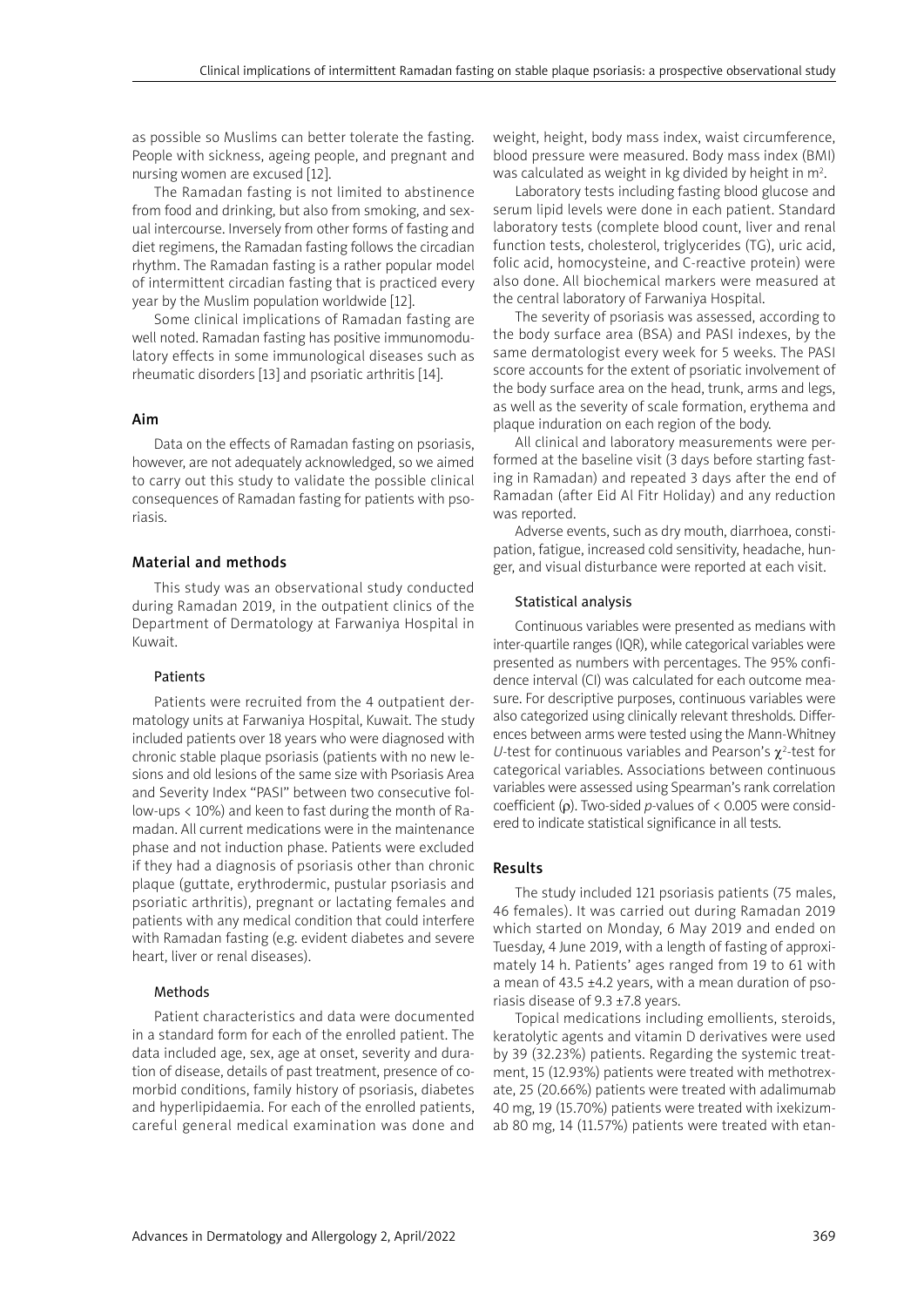| <b>Characteristics</b>                                                 | Value          |
|------------------------------------------------------------------------|----------------|
| Sex, n (%):                                                            |                |
| Male                                                                   | 75 (61.98)     |
| Female                                                                 | 46 (38.02)     |
| Age at enrolment [years] mean ± SD                                     | $43.5 \pm 4.2$ |
| Duration of psoriasis [years] mean ± SD                                | $9.3 \pm 7.8$  |
| Psoriasis severity (PASI score) mean ± SD                              | $4.36 + 3.22$  |
| Family history of psoriasis, $n$ (%)                                   | 17 (14.05)     |
| Waist circumference greater than 90 <sup>th</sup> percentile,<br>n (%) | 81 (66.94)     |
| BMI [ $kg/m2$ ]                                                        | $37.8 + 2.4$   |
| BSA (range, median)                                                    | 2%: 12%, 3.45  |
| Triglyceridemia, n (%)                                                 | 63 (52.07)     |
| Low HDL cholesterol $\geq$ 150 mg/dl, n (%)                            | 31 (25.62)     |
| Fasting blood glucose $\geq$ 100 mg/dl, n (%)                          | 47 (38.84)     |
| High blood pressure, $n$ (%)                                           | 15 (12.40)     |
| Treatment, $n$ (%):                                                    |                |
| Topical                                                                | 39 (32.23)     |
| Methotrexate                                                           | 15 (12.39)     |
| TNF blockers:                                                          |                |
| Adalimumab 40 mg/week                                                  | 25 (20.66)     |
| Etanercept 50 mg/week                                                  | 14 (11.57)     |
| IL-17 blockers:                                                        |                |
| Ixekizumab 80 mg/4 weeks                                               | 19 (15.70)     |
| Secukinumab 150 mg/4 weeks                                             | 26 (21.49)     |

*PASI – Psoriasis Area and Severity Index, BMI – body mass index, HDL – highdensity lipoprotein.* 





ercept 50 mg, and 9 (7.43%) patients were treated with secukinumab 300 mg.

The average BMI of the included patients was 37.8 ±2.4 kg/m2 . Forty-nine (40.50%) patients were normal in weight, while 60 (49.59%) patients were overweight and 12 (9.91%) patients were obese. Waist circumference greater than 90<sup>th</sup> percentile was noted in 81 (66.94%) patients.

PASI scores of the patients before fasting ranged from 1.82 to 10.73 with a mean of 4.36  $\pm$ 3.22. BSA ranged from 2% to 12%, with a median of 3.45%. TG levels  $\geq$  150 mg/ dl were found in 63 (52.07%) patients, while levels of fasting glucose ≥100 mg/dl were noticed in 47 (38.84%) patients (Table 1).

#### After completing the study

There was no statistically significant difference in the change of weight noticed after Ramadan fasting in 102 (84.30%) patients, whereas 14 (11.57%) subjects gained 1 kg and 5 (4.13%) individuals gained 2 kg. However, no patient recorded loss of weight. There were also no statistically significant differences regarding raised blood pressure before and after the end of the study.

PASI was reduced to 3.51± 1.26 with a mean difference of 0.85 ±1.32 and the difference was statistically significant ( $p = 0.001$ ). The mean values of PASI score were reduced with time during the 5 weeks' study period as shown in Figure 1. The improvements in PASI occurred regardless of age, disease duration, clinical symptoms, and family history for psoriasis.

The reduction in PASI score after the Ramadan fasting was also not significantly related to the type of treatment received by the patients although patients received ixekizumab reported more reduction ( $p > 0.05$ ).

The Ramadan fasting had no impact on any biochemical parameters studied except for fasting plasma glucose, HDL and triglycerides. We found a statistically significant correlation with fasting plasma glucose, HDL and triglycerides. Raised triglycerides levels were significantly more prevalent before fasting, with 63 (52.07%) patients having TG levels ≥ 150 mg/dl, when compared to 51 (42.15%) after the fasting period. Similarly, a statistically significant difference in the levels of fasting glucose was noticed, with 47 (38.84%) patients before fasting having ≥ 100 mg/dl against 31 (25.62%) patients after fasting (Table 2).

Only mild adverse events were noted during the study period. Twenty-one patients complained of feelings of hunger, especially in the early days of fasting and 7 patients sometimes felt fatigue during the fasting days. Constipation was reported by 11 patients.

### Discussion

This is an observational study of the effects of Ramadan IF on psoriasis patients. Only patients with stable psoriasis were enrolled in this study, so that any clinical change in the disease could be attributed to nutritional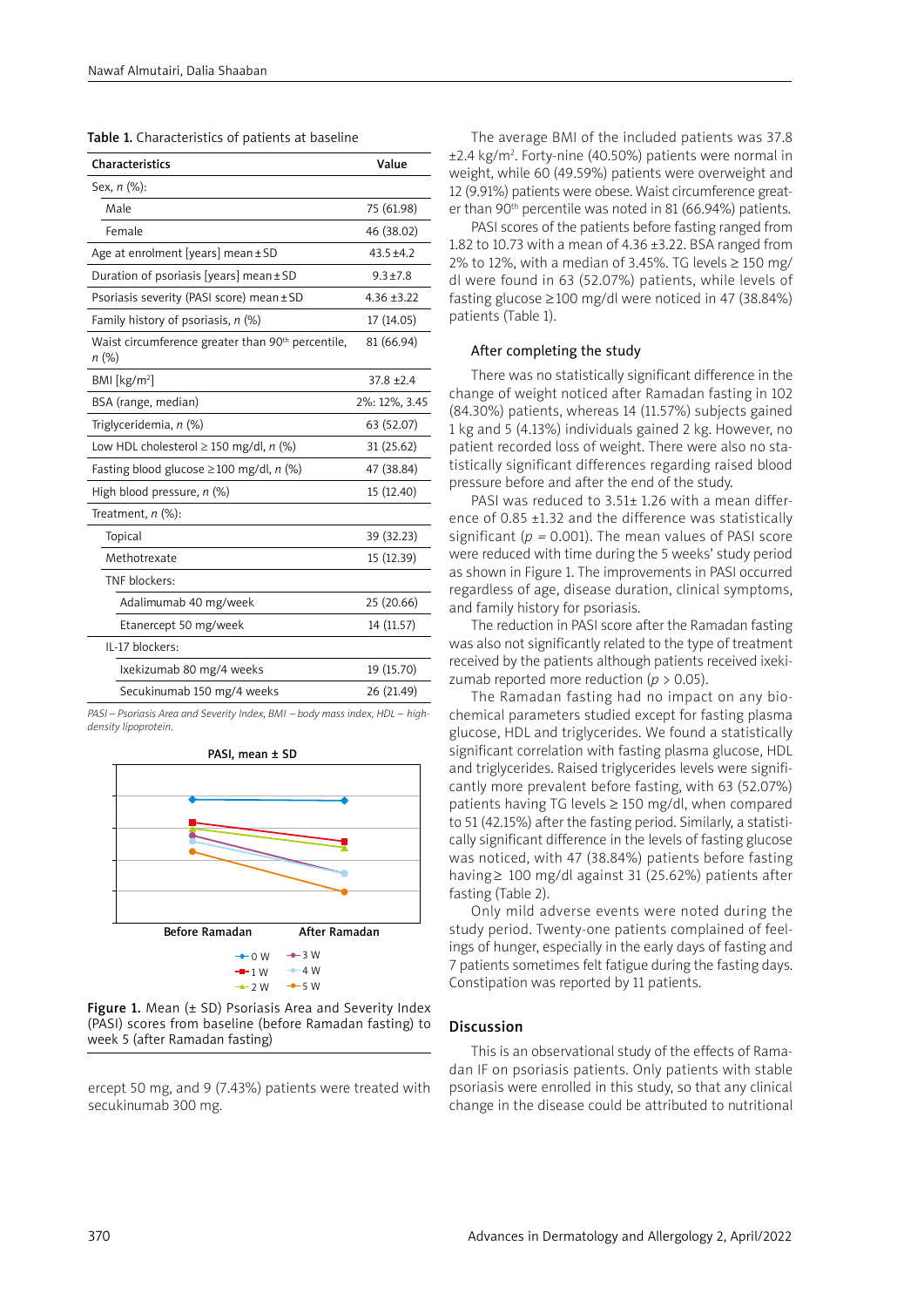| Parameter                                          | Before fasting   | After fasting      | P-value |
|----------------------------------------------------|------------------|--------------------|---------|
| WBC [ $\times$ 10 <sup>3</sup> /ml] mean $\pm$ SD  | $8.37 + 1.8$     | $8.53 \pm 2.4$     | 0.30    |
| RBC [ $\times$ 10 <sup>6</sup> /µl] mean $\pm$ S.D | $5.4 \pm 1.7$    | $5.6 \pm 1.5$      | 0.26    |
| Hb [g/dl] mean $\pm$ S.D                           | $14.58 + 1.5$    | $14.27 \pm 1.2$    | 0.23    |
| Platelets $[1,000/\mu]$ mean $\pm$ S.D             | $214 + 37$       | $217 + 49$         | 0.21    |
| Kidney profile:                                    |                  |                    |         |
| Creatinine [mmol/l] mean ± SD                      | 79.38 ±11.4      | $81.42 \pm 12.7$   | 0.01    |
| Urea [mg/dl] mean ± SD                             | $7.21 \pm 1.8$   | $6.75 \pm 1.6$     | 0.27    |
| Liver profile:                                     |                  |                    |         |
| AST [U/l] mean $\pm$ SD                            | $22.37 + 7.1$    | $21.81 \pm 6.9$    | 0.054   |
| ALT [U/l] mean $\pm$ SD                            | 29.41 ±9.8       | 28.71 ±12.9        | 0.65    |
| Uric acid [mg/dl] mean ± SD                        | $6.34 \pm 4.1$   | $7.25 \pm 3.4$     | 0.03    |
| Lipid profile:                                     |                  |                    |         |
| Triglycerides [mg/dl] mean $\pm$ SD                | 158.37 ±84.2     | 124.8 ±55.1        | 0.019   |
| Triglyceridemia n (%)                              | 63 (52.07)       | 51 (42.15)         | 0.005   |
| Total cholesterol [mg/dl] mean ± SD                | $218.0 \pm 67.3$ | 213.0 ±57.0        | 0.748   |
| LDL cholesterol $[mg/dl]$ mean $\pm$ SD            | $137.4 + 37.6$   | 131.2 ±48.3        | 0.219   |
| HDL cholesterol [mg/dl] mean ± SD                  | $42.3 + 12.2$    | $56.3 \pm 17.5$    | 0.006   |
| Fasting blood sugar [mg/dl] mean ± SD              | 128.17 ±08       | $112.57 \pm 36.13$ | 0.007   |
| Raised fasting blood sugar $n$ (%)                 | 47 (38.84)       | 31(25.62)          | 0.005   |

Table 2. Serum biochemical parameters before and after Ramadan intermittent fasting

*WBC – white blood cells, RBC – red blood cells, Hb – haemoglobin, AST – aspartate aminotransferase, ALT – alanine aminotransferase, LDL – low-density lipoprotein, HDL – high-density lipoprotein.* 

changes during the month of Ramadan fasting rather than to the effect of treatment received.

levels such as IL-1, TNF, and IL-6 which return to the basal pre-Ramadan status shortly afterwards [12].

The median PASI score at the end of fasting (week 5) in our study cohort was significantly reduced from 4.36 ±3.22 before Ramadan fasting to 3.51± 1.26 at the end of the study. This was in agreement with Damiani *et al.* [15], who presented a recent study investigating the advantageous effects of Ramadan fasting on the activity of psoriasis diseases expressed in PASI. A significant decrease in the PASI score after the Ramadan fasting was found. Adawi *et al.* [14] also reported improvement in psoriatic arthritis disease activity after Ramadan fasting

Dietary restriction in the form of intermittent bouts of fasting with without chronic caloric restriction has been revealed to exert a host of health benefits associated with chronic inflammatory states [16, 17]. Intermittent fasting has been shown to improve many of immunological disturbances in psoriasis, even inflammatory parameters such as TNF and CRP [7]. The significant reduction in PASI after diet/fasting seems to reflect the inhibition of cellular proliferation and of release of cell activation products, including pro-inflammatory mediators [18].

Adawi *et al.* [12] systematically reviewed 45 studies that assessed the effect of fasting on immunity during the month of Ramadan. They concluded that Ramadan IF could have an immunomodulatory effect and can decrease the levels of several proinflammatory cytokines

Aksungar *et al.* [19] measured inflammatory markers such as interleukin-6, CRP and biochemical parameters during prolonged IF in Ramadan. The results demonstrated a decrease in the inflammatory response since plasma levels of IL-6 and CRP were consistently reduced by fasting. Similarly, Faris *et al.* [20] found a significant decrease in serum levels of the proinflammatory cytokines, IL-6, IL-1β, TNF-α, after Ramadan fasting. Akrami *et al.* [21] showed that pro-inflammatory chemokines (CXCL1, CXCL10) and the constituent chemokine (CXCL12) were downregulated during fasting. These chemokines are identified to be downstream targets of TNF- $\alpha$ . Thus, fasting has been shown to play a role in controlling inflammation via chemokines.

Short-term fasting may yield these benefits by negatively regulating systemic and/or white adipose tissue-related proinflammatory cytokine expression, and because of its intense consequence on immunomodulatory hormones such as insulin, leptin, and corticosterone [22, 23].

Tridon *et al.* [24] also reported a noteworthy decrease in the percentage of T-cells subsets in his study populations after 36-hour fasting period and this reduction continued after the refeeding. This may elucidate some of the advantageous effects induced by fasting in psoriasis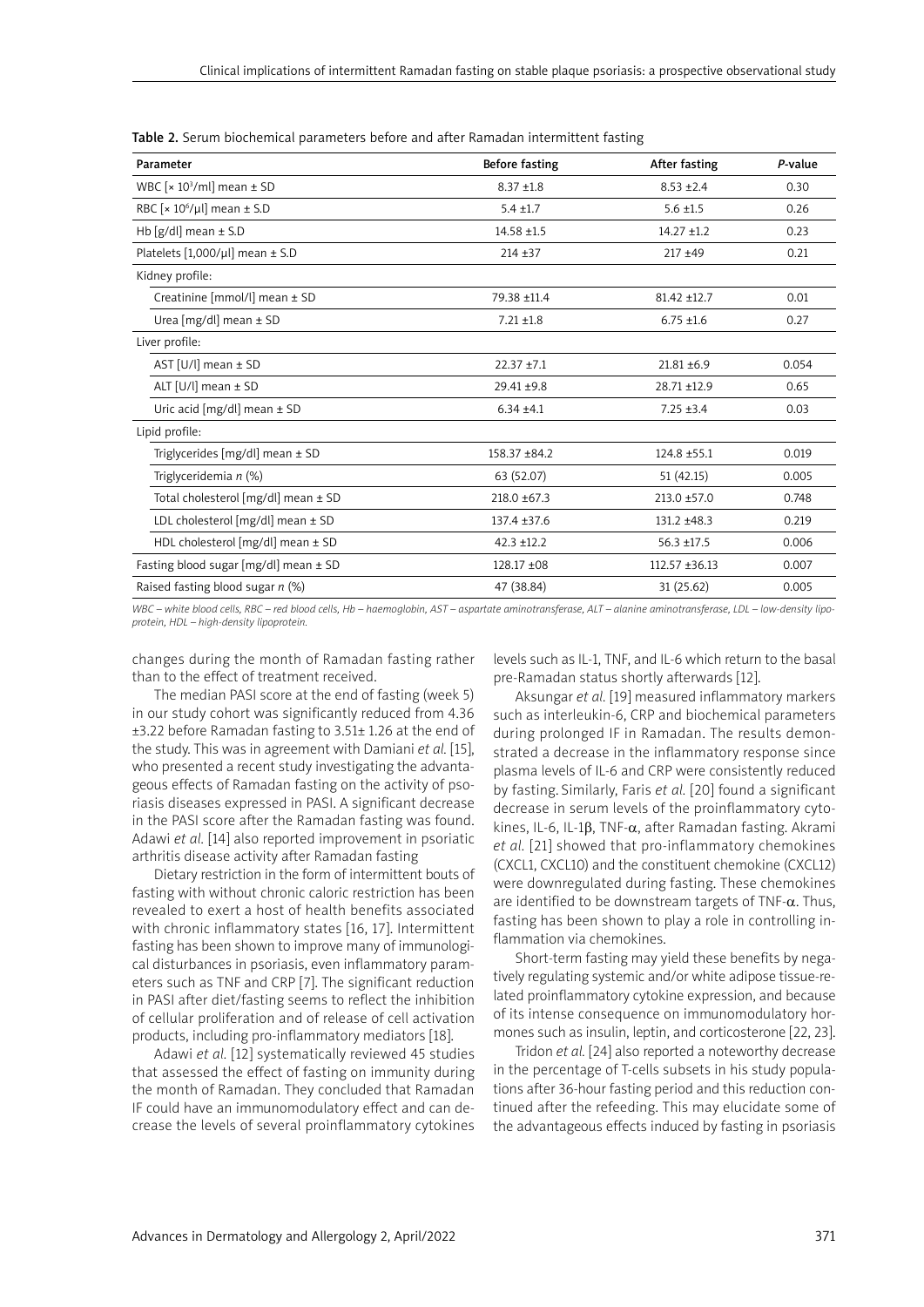

Figure 2. Effect of fasting on the individual elements of inflammation in psoriasis

patients as T-cells are the chief performer in the disease (Figure 2).

The immunological effect of fasting was also studied in some immunologic diseases other than psoriasis. Hafstrom *et al.* [25] investigated the effects of fasting on disease activity, neutrophil function, fatty acid composition, and leukotriene biosynthesis in patients with rheumatoid arthritis. They found that fasting can influence neutrophils function by attenuating the release of myeloperoxidase enzyme, decrease of the production of leukotrienes, and altering the fatty acid composition of membrane phospholipids leading to the reduction of inflammatory markers and symptoms [25]. Lithell *et al.* [26] reported an improvement of two chronic inflammatory dermatoses, atopic dermatitis and pustulosis palmaris et plantaris, with IF for 2 weeks [26].

Both central and peripheral clocks act to preserve the circadian rhythm of different tissue physiologically via controlling "tissue-specific gene expression" [27]. In 2018 Couto *et al.* reported that magnitude of adipose and skin response to time of the day was around twice that of fasting hours [28].

Damiani *et al.* [15] explained that the reduction of PASI score after Ramadan fasting reflects the influence of dieting strategy, the biological clock, and circadian rhythm of Ramadan IF on the treatment of plaque psoriasis. Most Muslims make a shift in their sleep cycle, so they sleep during the fasting time of the day and work and eat during the night. Moreover, patients tend to administer their drugs during the night and this may have beneficial effects as several studies have suggested that bedtime or night doses compared with morning administration can lead to a better effect of the drug. Thus, the impact of the Ramadan fasting on psoriasis could therefore be largely due to the change in sleep architecture and dynamics/patterns, rather than to the times of the fasting and re-feeding [15].

We found no decrease in body weight after fasting. There was no difference in the change of weight noticed after Ramadan fasting in 84.30% of the patients, while 14 patients only showed increase in weight. Shehab *et al.* [29], investigating the effects of Ramadan fasting on body weight, found that there were losses both in body weight and waist circumference immediately following Ramadan, with a significant reduction of BMI from 28.1 kg/m<sup>2</sup> before fasting to 27.2 kg/m<sup>2</sup> after fasting.However, Kamble and Hiremath [30] observed a mild non-significant reduction of body weight and BMI after Ramadan fasting. Improving PASI score regardless of the change in the patients' weight may support that the fasting process itself can affect the immune system activity with improvement in disease activity [12].

Serum biochemical parameters after Ramadan IF in our study population showed that serum levels of TG, HDL cholesterol, and fasting blood sugar were significantly improved as compared to baseline. However, there were no significant differences from baseline in total cholesterol and LDL cholesterol.

Kamble and Hiremath [30] inspected the consequence of fasting on 30 healthy volunteers. They found that fasting significantly decreased low-density lipoprotein. Furthermore, fasting considerably increased high-density lipoprotein, while there was no noteworthy change in glucose, insulin, and insulin resistance levels.

Aksungar *et al.* [31] assessed cardiovascular health in Muslim individuals during Ramadan, with special emphasis on coagulation. The results showed improvements in the lipid profile, with increased HDL-cholesterol levels and decreased values of HDL risk factor (CT/HDL), during the fast and 20 days after it.

Kerndt *et al.* [32] inspected the metabolic effects of long-term fasting in human subjects who experienced a 36-day complete fasting schedule for religious reasons. Plasma glucose levels dropped immediately at the beginning of fasting and remained low throughout the fasting period. Shehab *et al.* [29] found that there was a significant increase in HDL and a decrease in LDL cholesterol levels a month after Ramadan fasting.

Numerous studies displayed a decrease in TG levels during Ramadan fasting [29, 31, 33–36]. Afandi *et al.* [37] reported that fasting for a month resulted in a significant decrease in blood glucose levels, while high-density lipoprotein levels significantly increased in their study group at the end of the fasting period. These results suggest that Ramadan fasting may be a suitable lifestyle modification to improve a blood lipid profile [29, 38].

There were no serious risks for health recorded in our psoriasis patients due to fasting. Twenty-one patients complained of feelings of hunger and 7 patients sometimes felt fatigue during the fasting days. Constipation was reported by 11 patients. Similarly, Damiani *et al.* [18] did not record any serious risks in their study cohort during IF of Ramadan.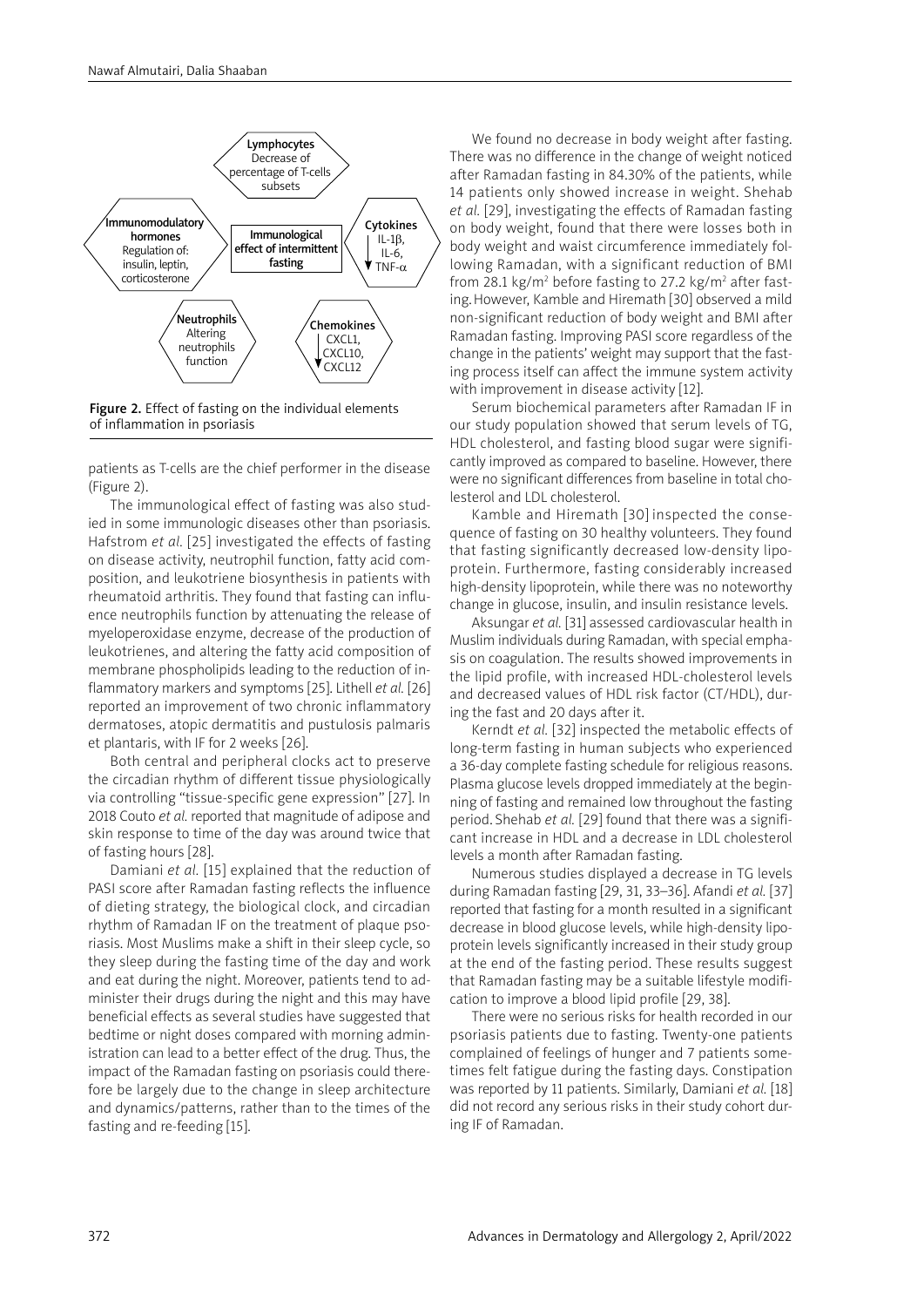To the best of our knowledge, this is the first study in the Arab area that investigated the effect of IF Ramadan fasting on patients with psoriasis.

The limitation of this is that we could not control the type and amount of food consumed by the patients. In addition, 1 month of fasting is a relatively short duration to report all the changes induced by fasting. Further studies on larger groups of patients and longer duration of fasting are needed to confirm the results.

## Conclusions

This study demonstrated that Ramadan IF has beneficial effects on severity of the disease in psoriasis patients with a reduction in PASI score. No serious health hazards were reported in psoriasis patients as a result of Ramadan IF. Thus, Ramadan IF could be considered during treatment of psoriasis patients.

# Conflict of interest

The authors declare no conflict of interest.

### References

- 1. Gelfand JM, Weinstein R, Porter SB, et al. Prevalence and treatment of psoriasis in the United Kingdom: a populationbased study. Arch Dermatol 2005; 141: 1537-41.
- 2. Barker J. Skin diseases with high public health impact. Psoriasis. Eur J Dermatol 2007; 17: 563-4.
- 3. Al-Mutairi N, Al-Farag S, Al-Mutairi A, et al. Comorbidities associated with psoriasis: an experience from the Middle East. J Dermatol 2010; 37: 146-55.
- 4. Zeng J, Luo S, Huang Y, et al. Critical role of environmental factors in the pathogenesis of psoriasis. J Dermatol 2017; 44: 863-72.
- 5. Singh S, Pradhan D, Puri P, et al. Genomic alterations driving psoriasis pathogenesis. Gene 2019; 683: 61-71.
- 6. Wolters M. The significance of diet and associated factors in psoriasis. Hautarzt 2006; 57: 999-1004.
- 7. Wolters M. Diet and psoriasis: experimental data and clinical evidence. Br J Dermatol 2005; 153: 706-14.
- 8. Carrascosa JM, Rocamora V, Fernandez-Torres RM, et al. Obesity and psoriasis: Inflammatory nature of obesity, relationship between psoriasis and obesity, and therapeutic implications. Actas Dermosifiliogr 2014; 105: 31-44.
- 9. Upala S, Sanguankeo A. Effect of lifestyle weight loss intervention on disease severity in patients with psoriasis: a systematic review and meta-analysis. Int J Obes 2015; 39: 1197-202.
- 10. Anson RM, Guo Z, Cabo R, et al. Intermittent fasting dissociates beneficial effects of dietary restriction on glucose metabolism and neuronal resistance to injury from calorie intake. Proc Natl Acad Sci USA 2003; 100: 6216-20.
- 11. Varady KA, Bhutani S, Church EC, et al. Short-term modified alternate-day fasting: a novel dietary strategy for weight loss and cardioprotection in obese adults. Am J Clin Nutr 2009; 90: 1138-43.
- 12. Adawi M, Watad A, Brown S, et al. Ramadan fasting exerts immuno-modulatory effects: insights from a systematic review. Front Immunol 2017; 8: 1144.
- 13. Bragazzi NL, Watad A. The impact of fasting on rheumatic diseases. Isr Med Assoc J 2017; 19: 378-9.
- 14. Adawi M, Damiani G, Bragazzi NL, et al. The impact of intermittent fasting (Ramadan fasting) on psoriatic arthritis disease activity, Lee enthesitis, and dactylitis: a multicentre study. Nutrients 2019; 11: 601.
- 15. Damiani G, Watad A, Bridgewood C, et al. The impact of Ramadan fasting on the reduction of PASI score, in moderateto-severe psoriatic patients: a real-life multicenter study. Nutrients 2019; 11: 277.
- 16. Longo VD, Mattson MP. Fasting: molecular mechanisms and clinical applications. Cell Metabolism 2014; 19: 181-92.
- 17. Lee C, Longo V. Dietary restriction with and without caloric restriction for healthy aging. Version1.F1000Res 2016; 5: F1000.
- 18. Coimbra S, Oliveira H, Reis F, et al. Circulating adipokine levels in Portuguese patients with psoriasis vulgaris according to body mass index, severity and therapy. J Eur Acad Dermatol Venereol 2010; 24: 1386-94.
- 19. Aksungar FB, Topkaya AE, Akyildiz M. Interleukin-6, C-reactive protein and biochemical parameters during prolonged intermittent fasting. Ann Nutr Metab 2007; 51: 88-95.
- 20. Faris MA, Kacimi S, Al-Kurd RA, et al. Intermittent fasting during Ramadan attenuates proinflammatory cytokines and immune cells in healthy subjects. Nutr Res 2012; 32: 947-55.
- 21. Akrami MF, Ahmadi Z, Hassanshahi G, et al. Dose Ramadan fasting affects inflammatory responses: evidences for modulatory roles of this unique nutritional status via chemokine network. Iran J Basic Med Sci 2013; 16: 1217-22.
- 22. Hershock D, Vogel WH. The effects of immobilization stress on serum triglycerides, nonesterified fatty acids, and total cholesterol in male rats after dietary modifications. Life Sciences 1989; 45: 157-65.
- 23. Otero M, Lago R, Gomez R, et al. Towards a pro-inflammatory and immunomodulatory emerging role of leptin. Rheumatology 2006; 45: 944-50.
- 24. Tridon A, Beaufrère B, Caldefie F, et al. Specific and nonspecific immune responses to fasting and refeeding differ in healthy young adult and elderly persons. Am J Clin Nutr 2001; 74: 670-8.
- 25. Hafstrom I, Ringertz B, Gyllenhammar H, et al. Effects of fasting on disease activity, neutrophil function, fatty acid composition, and leukotriene biosynthesis in patients with rheumatoid arthritis. Arthritis Rheum 1988; 31: 585-92.
- 26. Lithell H, Bruce A, Gustafsson IB, et al. A fasting and vegetarian diet treatment trial on chronic inflammatory disorders. Acta Derm Venereol 1983; 63: 397-403.
- 27. Van Laake LW, Lüscher TF, Young ME. The circadian clock in cardiovascular regulation and disease: lessons from the Nobel Prize in physiology or medicine 2017. Eur Heart J 2018; 39: 2326-9.
- 28. Couto AA, Glastonbury CA, El-Sayed JS, Small KS. Fasting and time of day independently modulate circadian rhythm relevant gene expression in adipose and skin tissue. BMC Genomics 2018; 19: 659.
- 29. Shehab A, Abdulle A, El Issa A, et al. Favorable changes in lipid profile: the effects of fasting after Ramadan. PLoS One 2012; 7: e47615.
- 30. Kamble S, Hiremath S. Insulin resistance and blood lipid levels during fasting. Natl J Physiol Pharm Pharmacol 2018; 8: 1158-61.
- 31. Aksungar FB, Eren A, Ure S, et al. Effects of intermittent fasting on serum lipid levels, coagulation status and plasma homocysteine levels. Ann Nutr Metab 2005; 49: 77-82.